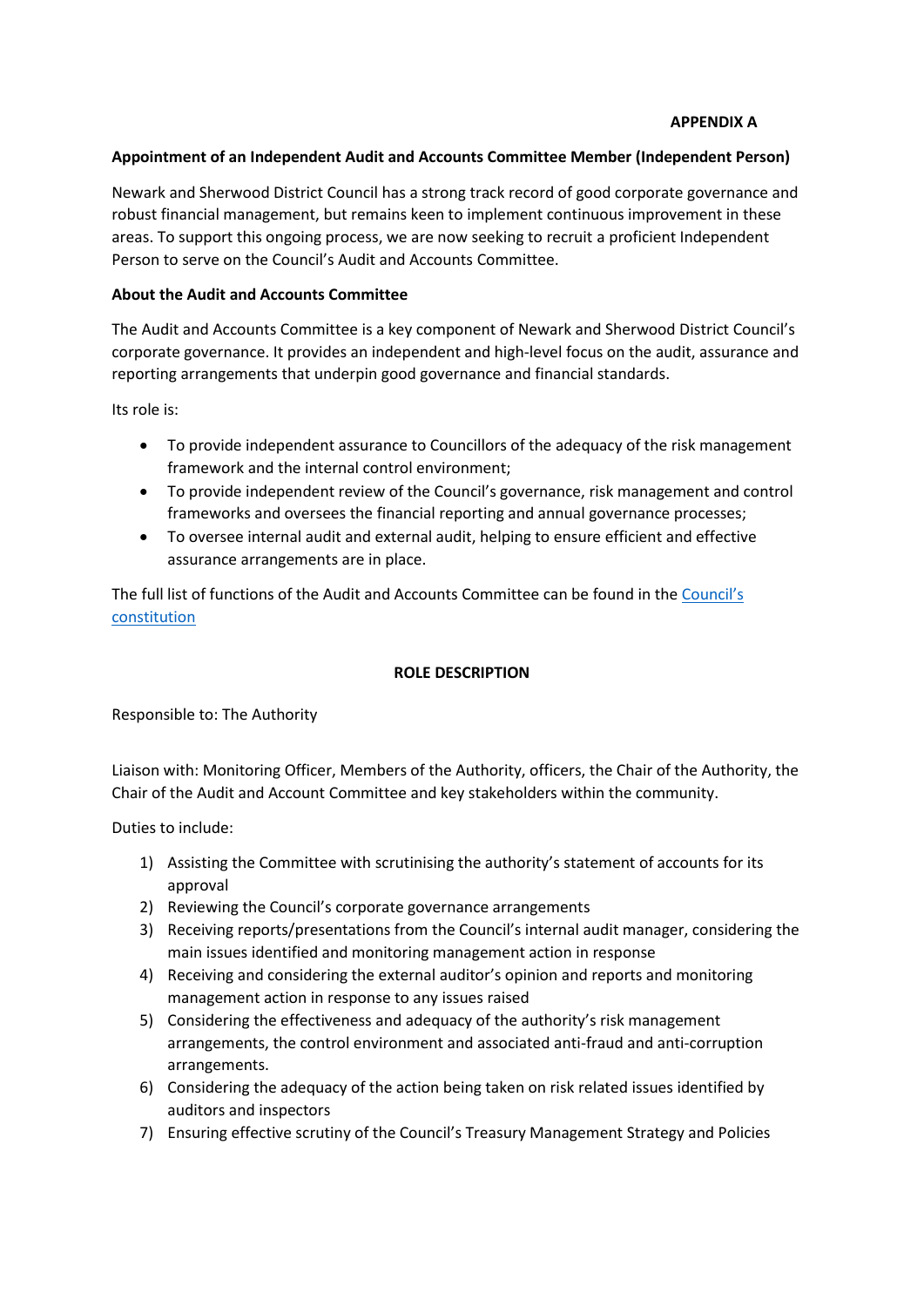# **SELECTION CRITERIA - SKILLS AND COMPETENCIES**

# **Experience**

- Experience of working in a medium/large organisation at a senior level or other experience which would give similar benefits.
- Financial Management experience (accountancy, audit or management of a large budget) would be advantageous.

## **Skills**

- An ability to understand complex issues and the importance of accountability and probity in public life
- An ability to analyse and question written and verbal reports on audit and risk management activities
- An understanding of the need for independence of audit from daily management responsibilities
- An ability to demonstrate integrity and discretion
- Effective interpersonal skills
- Be able to maintain strictest confidentiality of sensitive information

# **Knowledge**

All members of the Audit and Accounts Committee should have, or should acquire as soon as possible after appointment:

- An understanding of the objectives and key activities of the Council and current major initiatives and significant issues for the Council
- An understanding of the Council's structures and responsibilities, including key relationships with partners, businesses and organisations
- An understanding of the organisation's culture
- An understanding of any relevant legislation or other rules governing the organisation
- An understanding of corporate governance arrangements in place across the Council
- An understanding of the government environment generally
- An understanding of risk management
- Ensure effective scrutiny of the Council's Treasury Management Strategy and Policies

# **Eligibility for Appointment**

# **You must:**

- Have local connections and live within the District or carry out the main part of your work in the District
- Agree to abide by the provisions of the Council's Standing Orders and the Members Code of Conduct while serving on the Committee

# **You must not:**

 Be a Councillor or Officer of the Council or have been so in the preceding five years prior to appointment